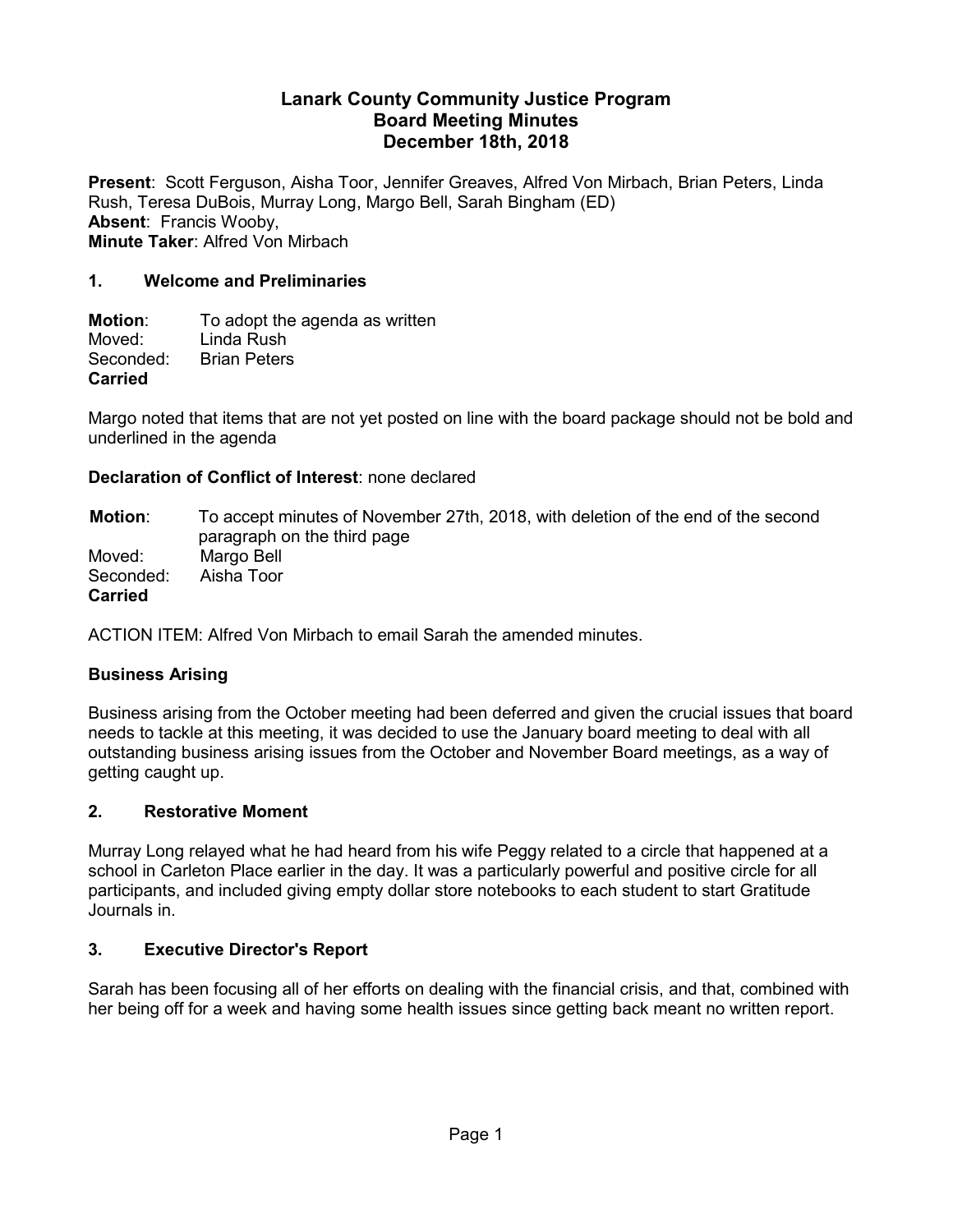There has been further delay with the processing of the 19K DOJ payment, related to a missing signature, but Sarah hopes to resolve that and have the payment by the end of this week. She is also looking at other options, including help from United Way, if that does not come through in time for payroll on December  $26<sup>th</sup>$ , as there currently is not enough money to cover that payroll.

Her meeting with a prospective benefactor had to be deferred because of personal issues, but she is currently working to re-schedule that.

She mentioned that the PDFC grant came in for the full 15K asked more, which is 10K more than we had anticipated or budgeted for. It will go towards the family reconnect, adult court diversion and restorative parenting programs. She has now finished the United Way grant, upping the amount to around 25K, although that would be for the next fiscal year.

Meeting with Sam got deferred because of a personal issue, hoping to reschedule

She encouraged everyone to attend the "Christmas" Potluck on Jan 22<sup>nd</sup> which Sheri had emailed people about earlier, as it will also be the farewell for Elle and Andrew.

## **4. Court Diversion Program Coordinator's Report**

Sheri did not have time to the report, but did provide the basic stats, and they look good. MAG staff attended a recent quarterly meeting of coordinators, which allowed them to get some direct feedback on key issues and concerns. Sheri also continues to work with getting all relevant OPP up to speed on the diversion program and process, in part through early morning platoon visits. There is still no word on getting funding for adult referrals.

## **5. BE STRONG Community Animator's Report**

Andrew's report was included with the board package. It noted that some circles are carrying on after the formal end of the program, through volunteers, in a number of schools and other locations. Andrew and others continue to brainstorm on creative ways of getting at least some funds to help these circle carry on. In some cases, some older students are helping to keep circles going, as part of their required volunteer hours.

## **6. VIVA Report**

There was no report, as Tracy has been dealing with some health concerns. Sarah mentioned that one of the potential partners, Core Youth Services, looked like it not be a good fit for the program at this time, though they might well be able to participate in some components of the program.

## **7. Committee Updates:**

## *7.1 Governance Committee (Margo)*

ACTION ITEM: Murray will make sure to circulate the report on moving to a consensus model, for discussion at the next meeting.

The board supported the strategic planning process, involving Christine Perringer, that had been brought forward to the last meeting. Margo and the committee will continue to move ahead on that process, as outlined in that report.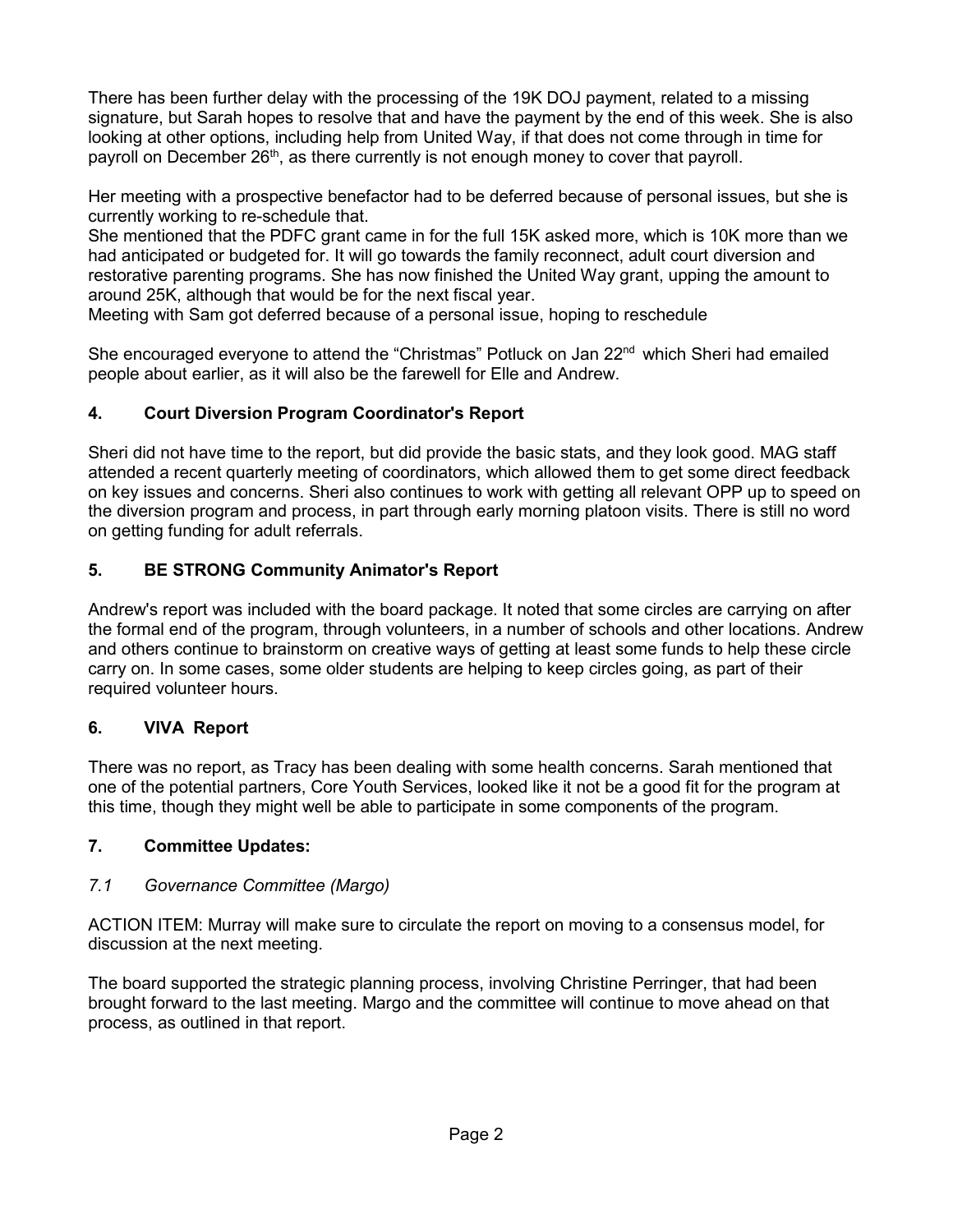A report on a policy review processes will be brought forward to the January meeting.

Margo Bell suggested that the Governance Committee take the consolidation of the Board Evaluation forms off Sarah's plate, and that offer was gratefully accepted. She encouraged all Board Members, including the new members, to make sure they get their evaluations in, or at least some input based on a review of the evaluation matrix.

# *7.2 Human Resources Committee (Linda)*

The Human Resources Committee has not met since the last board meeting, in part because of the need to focus on other more crucial issues.

Linda Rush offered to move over to Finance Committee, and Brian Peters offered to come onto the Human Resources Committee, although he mentioned that he will be away for the next two months.

# *7.3 CARD Team (Alfred)*

Alfred Von Mirbach gave a quick update. He encouraged everyone to respond to the email sent out a week ago asking board members to send Sarah names of people she might contact, together with brief annotations related to that contact and your relationship with them.

A second priority of the team include developing a catalogue of tangible things people to direct their donations towards (e.g. \$XXX will support a series of circles for one term in one school). Margo Bell, encouraged those items to be somewhat generic in nature, at least for smaller dollar value items, so that we would not have to provide accurate and detailed tracking for how each donation was actually spent.

Another priority identified was to look at working with PDFC on some sort of Impact Giving Fair sometime in 2019, where people would learn about new and creative ways to provide financial support, such as endowments, stock donations, directed life insurance, etc. Alfred will start the ball rolling by meeting with Lynn McIntyre and some local professionals who have done similar events in the past. Margo Bell also suggested that it might be worthwhile to do a presentations to lawyers in the catchment area – CAS had done something similar in the past, and she will see if she can find some files on that. It was noted that this would not provide immediate results, but should be seen as an investment of time and resources with potential for big, down-the-road payoff,

At some point, CARD will revisit with the board the idea of a Board driven fundraising initiative, but right now the feeling was that energies need to focus on immediate needs.

# **8. Finance**

A number of board members expressed grave concerns regarding the ongoing lack of timely reporting. In this case, it was explained as the result of Sarah being away on vacation for a week, the busy time of year, data entry issues, documentation issues, and the Finance Committee only being able to meet immediately before this meeting. Options were discussed, including Finance Committee members getting more actively involved.

It was noted that the projected budget deficit was down to around 9K, largely as a result of staff cutbacks just implemented. With 10K more coming in from PDFC than budgeted, it looks like the deficit is likely now eliminated. One suggestion option to trim costs further was to terminate WSIB payments.